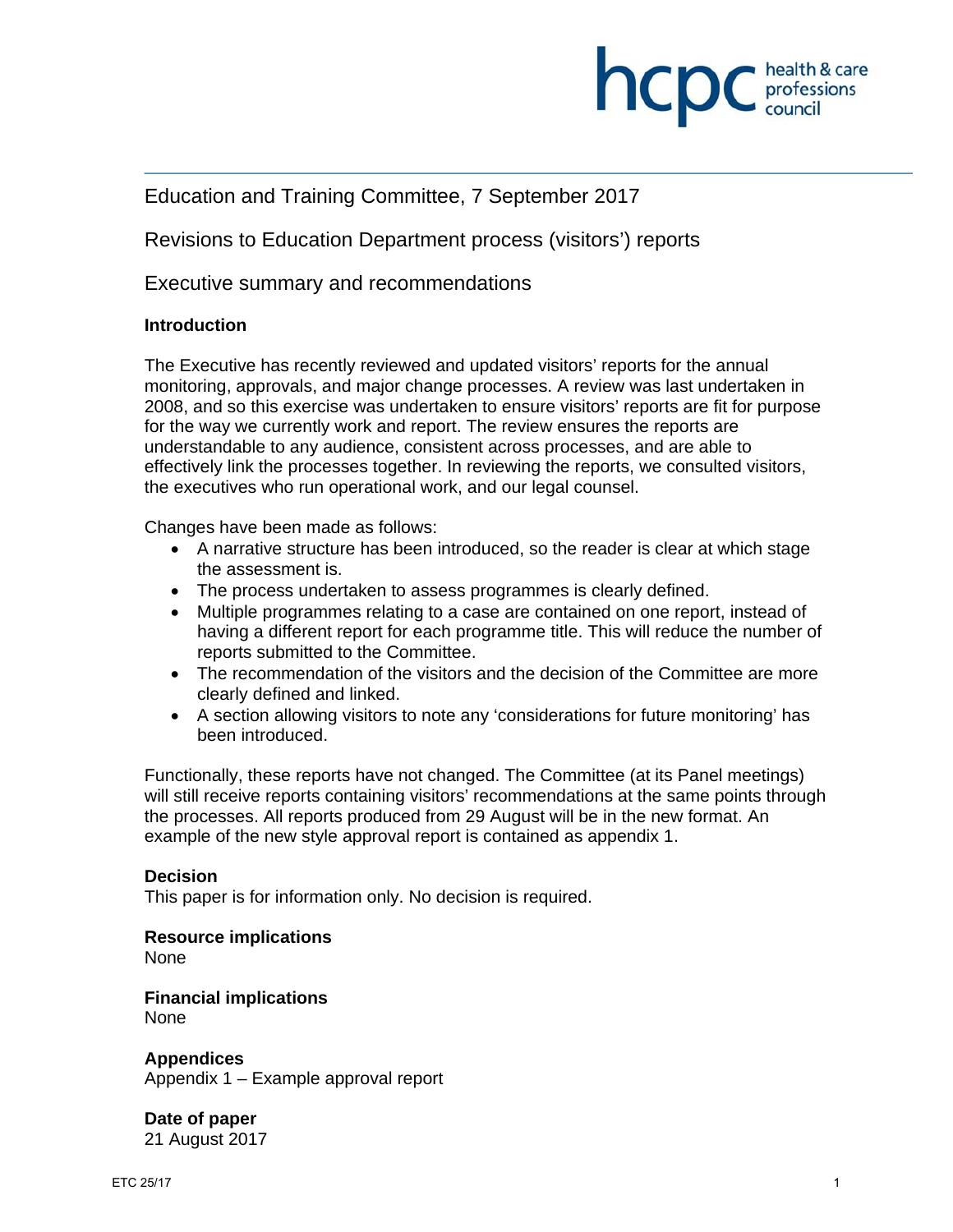# **INCID** C health & care

# HCPC approval process report

| <b>Education provider</b> | University of Example          |  |
|---------------------------|--------------------------------|--|
| Name of programme(s)      | BSc (Hons) Example - Full time |  |
|                           | BSc (Hons) Example - Part time |  |
|                           | MSc Example - Full time        |  |
| Approval visit date       | 1-2 January 2017               |  |
| Case reference            | CAS-00000-00000                |  |

## **Contents**

## **Executive Summary**

We are the Health and Care Professions Council (HCPC), a regulator set up to protect the public. We set standards for education and training, professional knowledge and skills, conduct, performance and ethics; keep a register of professionals who meet those standards; approve programmes which professionals must complete before they can register with us; and take action when professionals on our Register do not meet our standards.

The following is a report on the approval process undertaken by the HCPC to ensure that programme(s) detailed in this report meet our standards of education and training (referred to through this report as 'our standards'). The report details the process itself, the evidence considered, and recommendations made regarding programme approval.

Through undertaking this process, we have noted areas that may need to be considered as part of future HCPC assessment processes in section 7 of this report.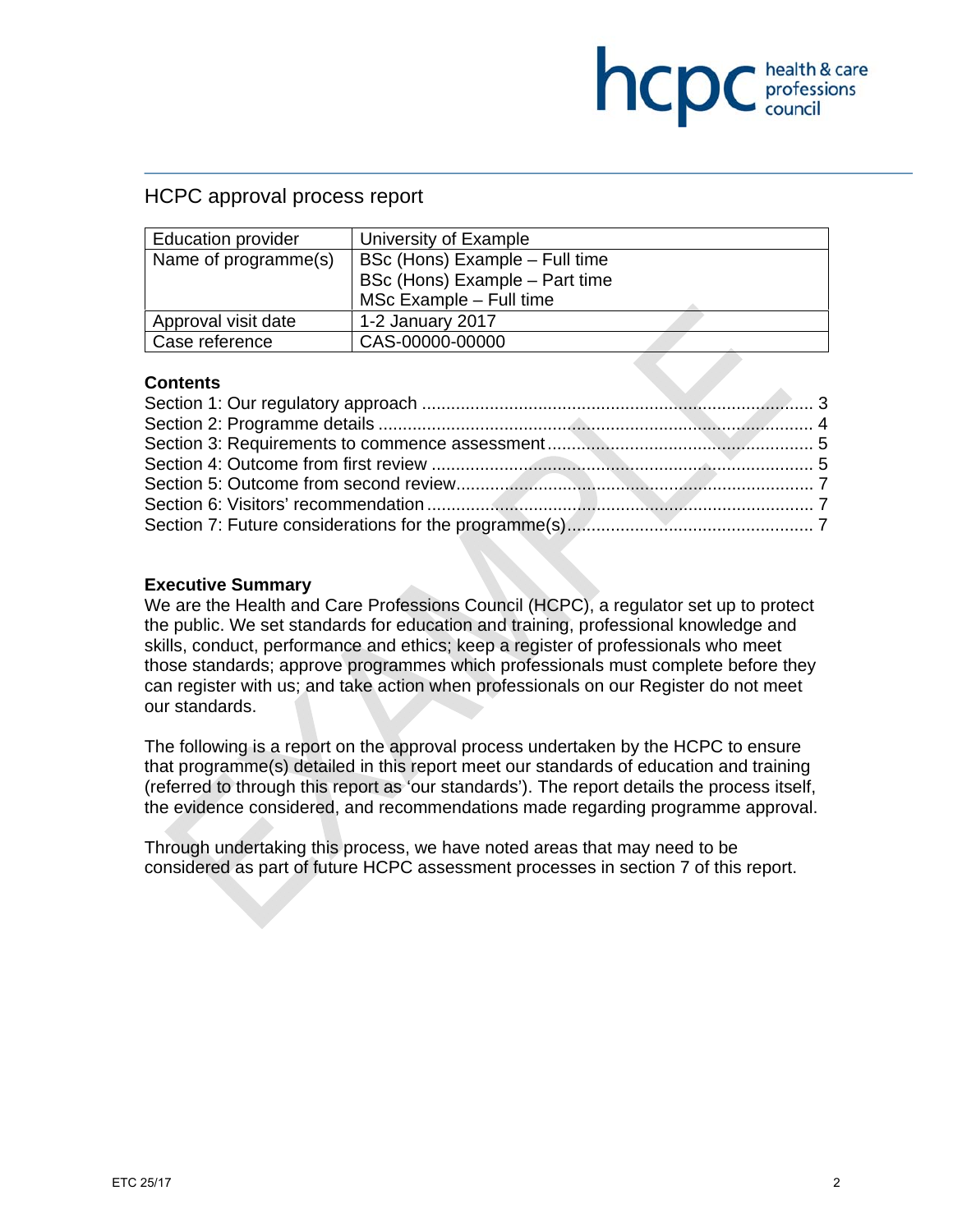# Section 1: Our regulatory approach

## **Our standards**

We approve programmes that meet our education standards, which ensure individuals that complete the programmes meet proficiency standards. The proficiency standards set out what a registrant should know, understand and be able to do when they complete their education and training. The education standards are outcome focused, enabling education providers to deliver programmes in different ways, as long as individuals who complete the programme meet the relevant proficiency standards.

Programmes are normally approved on an open-ended basis, subject to satisfactory engagement with our monitoring processes. Programmes we have approved are listed on our website.

## **How we make our decisions**

We make independent evidence based decisions about programme approval. For all assessments, we ensure that we have profession specific input in our decision making. In order to do this, we appoint partner visitors to undertake assessment of evidence presented through our processes. The visitors make recommendations to the Education and Training Committee (ETC). Education providers have the right of reply to the recommendation of the visitors, inclusive of conditions and recommendations. If an education provider wishes to, they can supply 'observations' as part of the process.

The ETC make decisions about the approval and ongoing approval of programmes. In order to do this, they consider recommendations detailed in process reports, and any observations from education providers (if submitted). The Committee meets in public on a regular basis and their decisions are available to view on our website.

## **HCPC panel**

We always appoint at least one partner visitor from the profession (inclusive of modality and / or entitlement, where applicable) with which the assessment is concerned. We also ensure that visitors are supported in their assessment by a member of the HCPC executive team. Details of the HCPC panel for this assessment are as follows:

| A Visitor        | Dietitian (Supplementary prescriber)                 |
|------------------|------------------------------------------------------|
| <b>B</b> Visitor | Lav                                                  |
| C Visitor        | Practitioner psychologist - Clinical<br>psychologist |
| A Executive      | <b>HCPC</b> executive                                |

## **Other groups involved in the approval visit**

There were other groups in attendance at the approval visit as follows. Although we engage in collaborative scrutiny of programmes, we come to our decisions independently.

| A Reviewer        | Internal reviewer                   | University of example                  |
|-------------------|-------------------------------------|----------------------------------------|
| <b>B</b> Reviewer | Chair                               | Organisation – role of<br>organisation |
| C Reviewer        | Professional body<br>representative | <b>Professional body</b>               |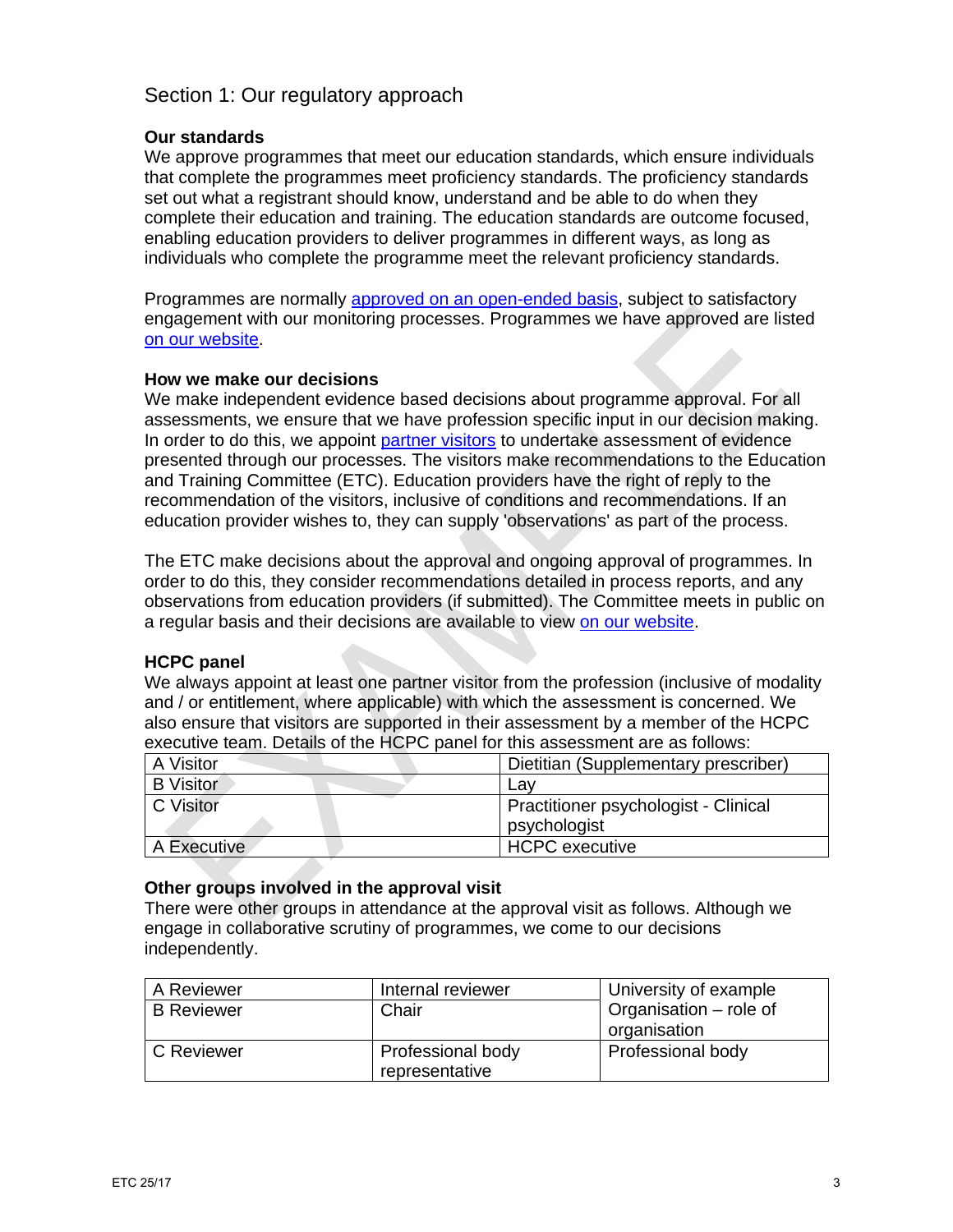# Section 2: Programme details

| Programme name       | <b>BSc (Hons) Example</b> |
|----------------------|---------------------------|
|                      |                           |
| Mode of study        | Full time                 |
| Profession           | <b>Dietitian</b>          |
| First intake         | 1 September 2011          |
| Maximum student      | Up to $50$                |
| cohort               |                           |
| Intakes per year     |                           |
| Assessment reference | APP00001                  |

We undertook this assessment via the approval process, which involves consideration of documentary evidence and an onsite approval visit, to consider whether the programme continues to meet our standards. We decided to assess the programme via the approval process due to the outcome of a previous assessment.

| Programme name       | <b>BSc (Hons) Example</b> |
|----------------------|---------------------------|
| Mode of study        | Part time                 |
| Profession           | Practitioner psychologist |
| Modality             | Clinical psychologist     |
| First intake         | 1 September 2011          |
| Maximum student      | Up to $20$                |
| cohort               |                           |
| Intakes per year     |                           |
| Assessment reference | APP00002                  |

We undertook this assessment via the approval process, which involves consideration of documentary evidence and an onsite approval visit, to consider whether the programme continues to meet our standards. We decided to assess the programme via the approval process due to the outcome of a previous assessment.

| Programme name        | <b>MSc Example</b>        |
|-----------------------|---------------------------|
| Mode of study         | Full time                 |
| Profession            | Dietitian                 |
| Entitlement           | Supplementary prescribing |
| Proposed first intake | 1 January 2018            |
| Maximum student       | Up to $15$                |
| cohort                |                           |
| Intakes per year      | っ                         |
| Assessment reference  | APP00003                  |

We undertook this assessment of a new programme proposed by the education provider via the approval process. This involves consideration of documentary evidence and an onsite approval visit, to consider whether the programme meet our standards for the first time.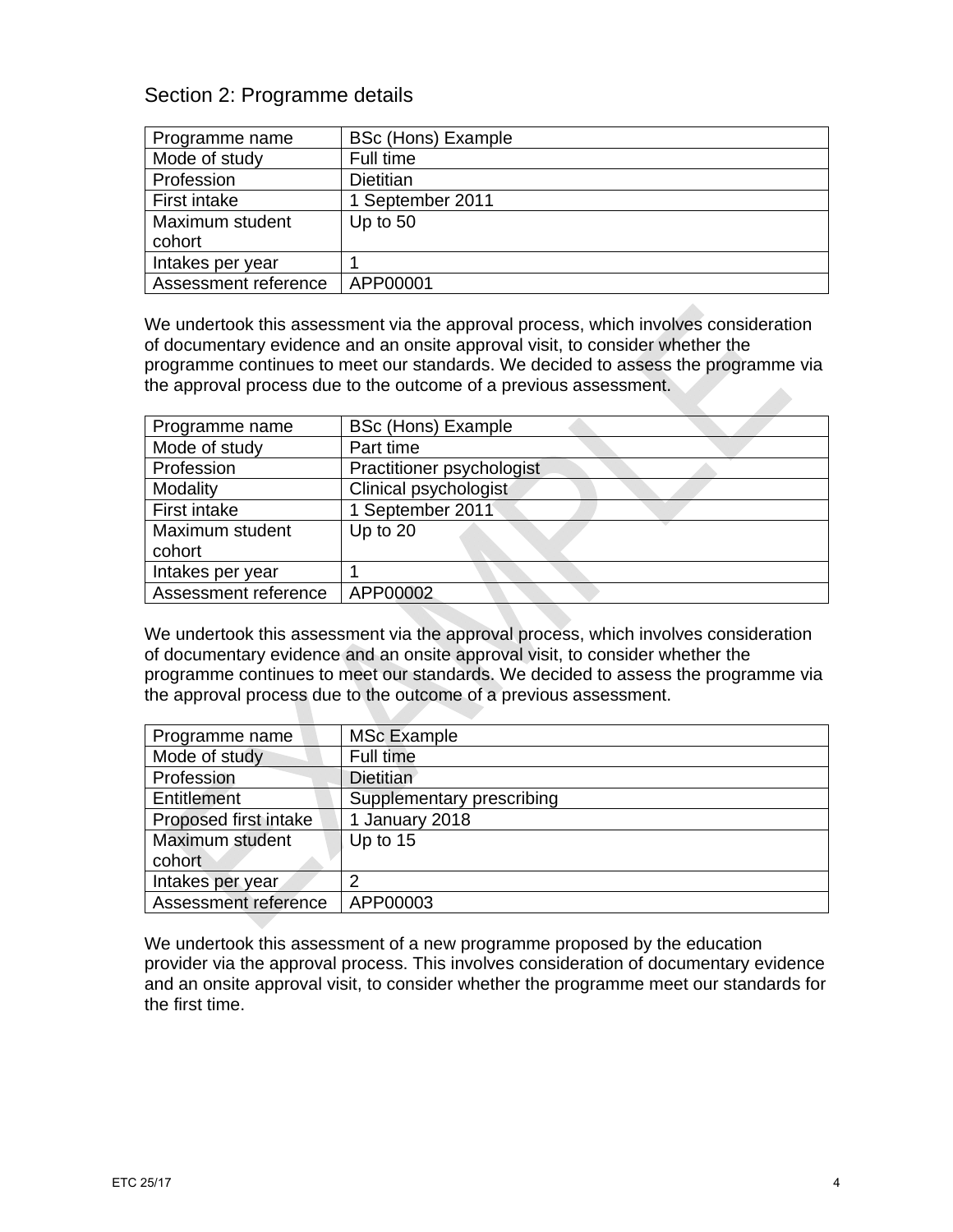## Section 3: Requirements to commence assessment

In order for us to progress with approval and monitoring assessments, we require certain evidence and information from education providers. The following is a list of evidence that we asked for through this process, and whether that evidence was provided. Education providers are also given the opportunity to include any further supporting evidence as part of their submission. Without a sufficient level of evidence, we need to consider whether we can proceed with the assessment. In this case, we decided that we were able to undertake our assessment with the evidence provided.

| <b>Required documentation</b>                                     | <b>Submitted</b> |  |
|-------------------------------------------------------------------|------------------|--|
| Programme specification                                           | Yes              |  |
| Module descriptor(s)                                              | Yes              |  |
| Student handbook                                                  | Yes              |  |
| Practice placement handbook                                       | Yes              |  |
| Completed education standards                                     | Yes              |  |
| mapping document                                                  |                  |  |
| Completed proficiency standards mapping document                  | Yes              |  |
| Curriculum vitae for relevant staff<br>Yes                        |                  |  |
| External examiners' reports for the last two years, if applicable | Yes              |  |

We also expect to meet the following groups at approval visits:

| <b>Group</b>                      | <b>Met</b> | Reason(s) not met           |
|-----------------------------------|------------|-----------------------------|
| <b>Students</b>                   | Yes        |                             |
| Senior staff                      | Yes        |                             |
| Placement providers and educators | Yes        |                             |
| Service users and carers          | Yes        |                             |
| Programme team                    | Yes        |                             |
| Tour of facilities                | <b>No</b>  | Facilities had not yet been |
|                                   |            | finalised                   |

## Section 4: Outcome from first review

## **Recommendation of the visitors**

In considering the evidence provided by the education provider as part of the initial submission and at the approval visit, the visitors' recommend that there was insufficient evidence to demonstrate that our standards are met at this time, but that the programme(s) should be approved subject to the conditions noted below being met.

## **Conditions**

Conditions are requirements that must be met before programmes can be approved. We set conditions when there is insufficient evidence that standards are met. The visitors were satisfied that 50 of the standards are met at this stage. However, the visitors were not satisfied that there is evidence that demonstrates that the following standards are met, for the reasons detailed below.

We expect education providers to review the issues identified in this report, decide on any changes that they wish to make to programmes, and then provide any further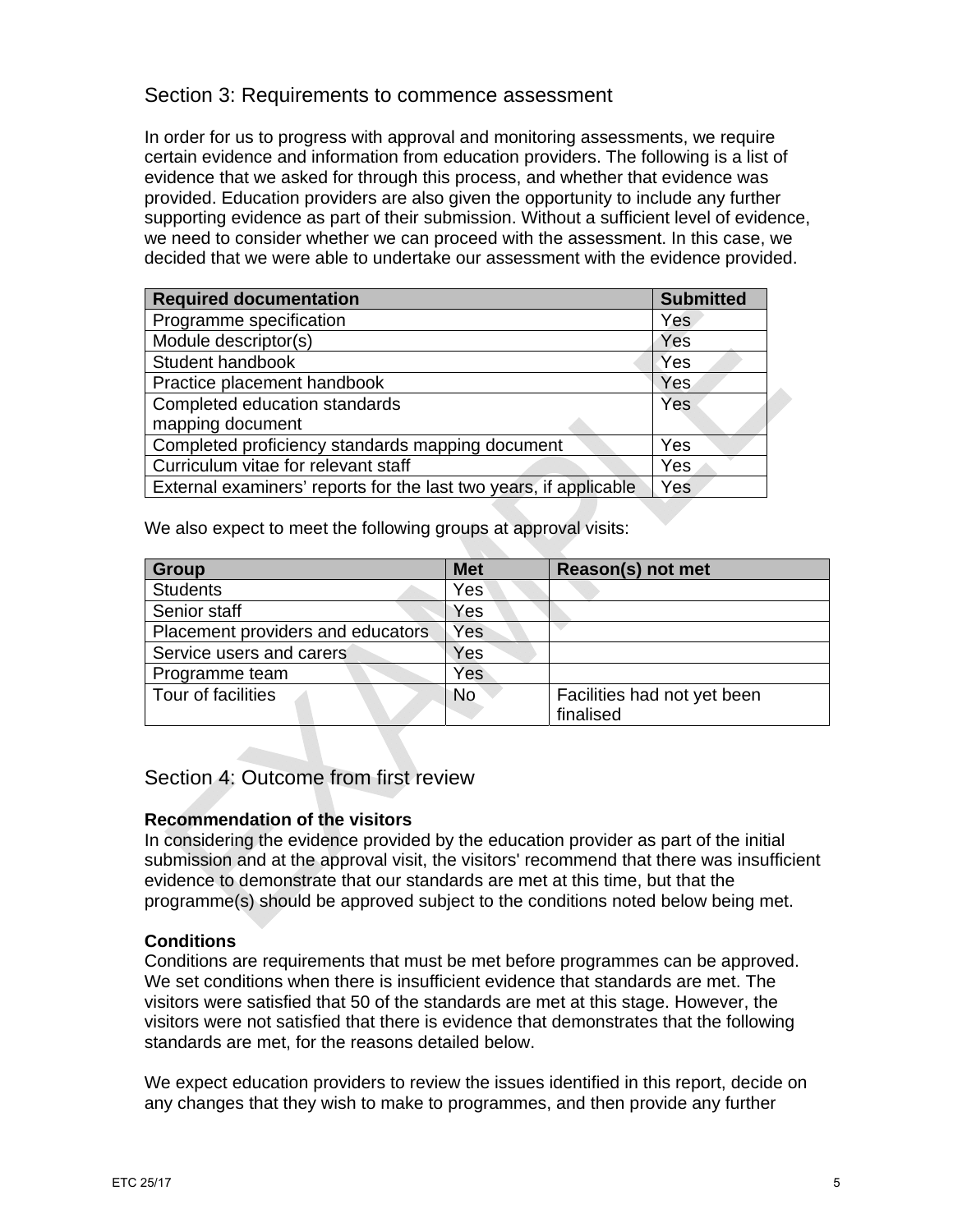evidence to demonstrate how they meet the conditions. We set a deadline for responding to the conditions of 31 March 2017.

## **3.1 The programme must be sustainable and fit for purpose.**

**Condition:** Lorem ipsum dolor sit amet, consetetur sadipscing elitr, sed diam nonumy eirmod tempor invidunt ut labore et dolore magna aliquyam

**Reason:** Lorem ipsum dolor sit amet, consetetur sadipscing elitr, sed diam nonumy eirmod tempor invidunt ut labore et dolore magna aliquyam erat, sed diam voluptua. At vero eos et accusam et justo duo dolores et ea rebum. Stet clita kasd gubergren, no sea takimata sanctus est Lorem ipsum dolor sit amet. Lorem ipsum dolor sit amet, consetetur sadipscing elitr, sed diam nonumy eirmod tempor invidunt ut labore et dolore magna aliquyam erat, sed diam voluptua. At vero eos et accusam et justo duo dolores et ea rebum. Stet clita kasd gubergren, no sea takimata sanctus est Lorem ipsum dolor sit amet.

## **5.4 Practice-based learning must take place in an environment that is safe and supportive for learners and service users.**

**Condition:** Lorem ipsum dolor sit amet, consetetur sadipscing elitr, sed diam nonumy eirmod tempor invidunt ut labore et dolore magna aliquyam

**Reason:** Lorem ipsum dolor sit amet, consetetur sadipscing elitr, sed diam nonumy eirmod tempor invidunt ut labore et dolore magna aliquyam erat, sed diam voluptua. At vero eos et accusam et justo duo dolores et ea rebum. Stet clita kasd gubergren, no sea takimata sanctus est Lorem ipsum dolor sit amet. Lorem ipsum dolor sit amet, consetetur sadipscing elitr, sed diam nonumy eirmod tempor invidunt ut labore et dolore magna aliquyam erat, sed diam voluptua. At vero eos et accusam et justo duo dolores et ea rebum. Stet clita kasd gubergren, no sea takimata sanctus est Lorem ipsum dolor sit amet.

## **Recommendations**

We include recommendations when standards are met at or just above threshold level, and where there is a risk to that standard being met in the future. Recommendations do not need to be met before programmes can be approved, but they should be considered by education providers when developing their programmes.

## **2.1 The admissions process must give both the applicant and the education provider the information they require to make an informed choice about whether to take up or make an offer of a place on a programme.**

**Recommendation:** Lorem ipsum dolor sit amet, consetetur sadipscing elitr, sed diam nonumy eirmod tempor invidunt ut labore et dolore magna aliquyam

**Reason:** Lorem ipsum dolor sit amet, consetetur sadipscing elitr, sed diam nonumy eirmod tempor invidunt ut labore et dolore magna aliquyam erat, sed diam voluptua. At vero eos et accusam et justo duo dolores et ea rebum. Stet clita kasd gubergren, no sea takimata sanctus est Lorem ipsum dolor sit amet. Lorem ipsum dolor sit amet, consetetur sadipscing elitr, sed diam nonumy eirmod tempor invidunt ut labore et dolore magna aliquyam erat, sed diam voluptua. At vero eos et accusam et justo duo dolores